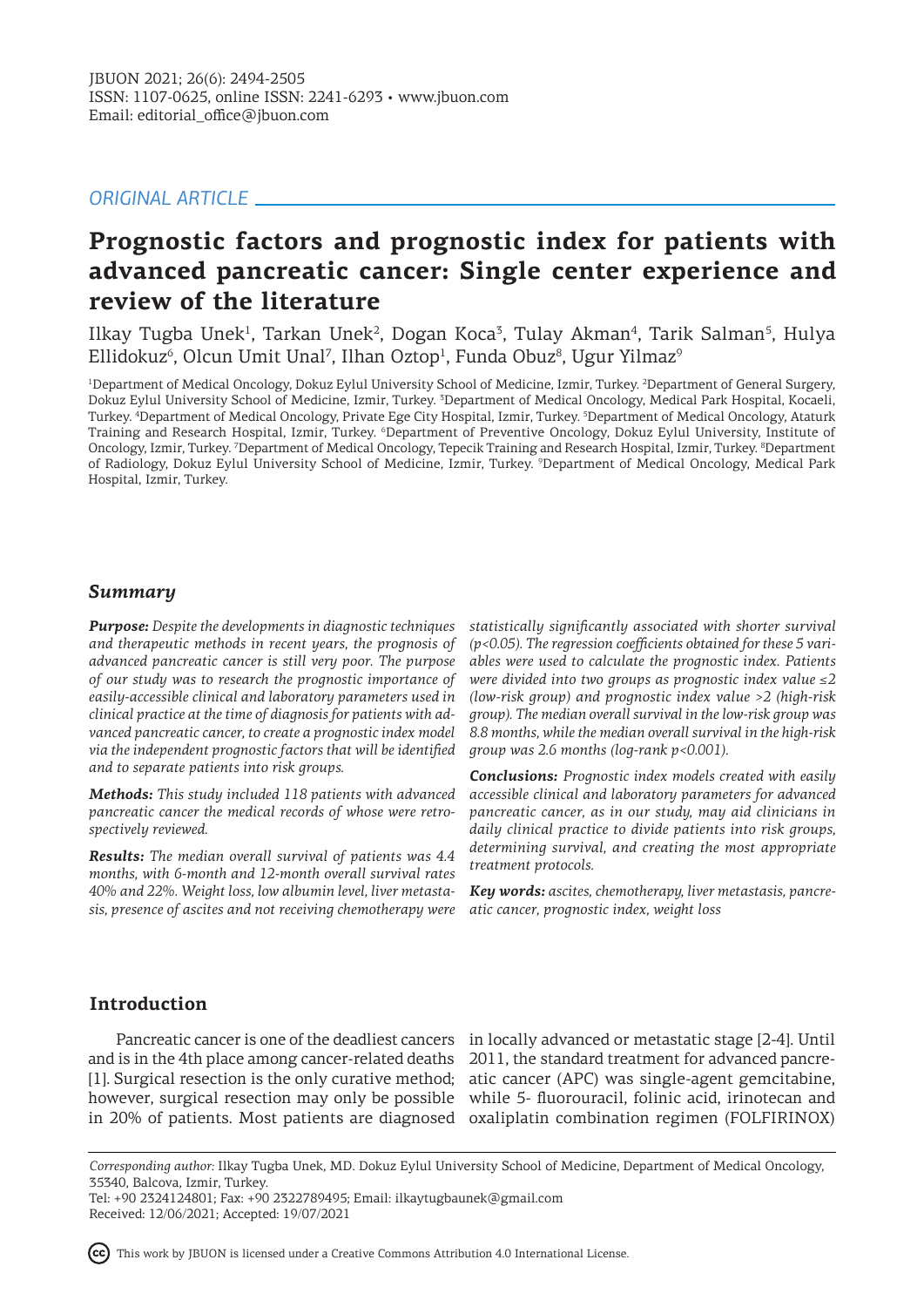became standard with the publication of the PROD-IGE 4/ACCORD 11 study in 2011. Compared with single-agent gemcitabine, FOLFIRINOX obtained significant survival advantage (6.8 versus 11.1 months) [5,6]. The MPACT study published in 2013 compared single-agent gemcitabine with gemcitabine and nab-paclitaxel combination regimen. The gemcitabine and nab-paclitaxel combination was identified to have longer median overall survival (OS) compared to gemcitabine monotherapy (8.7 months vs. 6.6 months) [7].

Despite the developments in diagnostic techniques and therapeutic methods in recent years, the prognosis of pancreatic cancer is still very poor. Though palliative chemotherapy is shown to lengthen survival, the median OS for current treatments of metastatic pancreatic cancer is less than 1 year and there is considerable toxicity due to current combination regimens [2-7]. As a result, identification of prognostic factors determining patient survival is very important for separation of patients into risk groups via these prognostic factors, determination of patients who will benefit from chemotherapy and making decisions about optimal treatment strategies. In our study, the purpose was to research the prognostic importance of easily-accessible clinical and laboratory parameters used in clinical practice at time of diagnosis for locally advanced unresectable and/or metastatic patients, to create a prognostic index model via the independent prognostic factors that will be identified and to separate patients into risk groups.

### **Methods**

This study included 118 patients with locally advanced unresectable and/or metastatic pancreatic adenocarcinoma diagnosed and treated at Dokuz Eylul University Faculty of Medicine, Department of Medical Oncology between 1998-2009. The medical records of these patients were retrospectively reviewed. Registered were patient sex, age, Eastern Cooperative Oncology (ECOG) performance status (PS), smoking history, comorbid diseases, thrombosis history, primary tumor localization (pancreas head, body and tail), metastasis localization, diagnostic biopsy site, presence of ascites, presence of symptoms linked to tumor (jaundice, pain in abdomen or low back, more than 10% weight loss), carbohydrate antigen 19-9 (CA 19-9) levels, aspartate aminotransferase (AST), alanine aminotransferase (ALT), gamma-glumatyl transpeptidase (GGT), alkaline phosphatase (ALP), total bilirubin, albumin, hemoglobin, white blood cell (WBC) and platelet levels at the time of diagnosis and chemotherapy regimens administered. OS was defined as the period from the date of initial chemotherapy to the patient's last visit or date of death. This study was approved by the local ethics committee of the Dokuz Eylul University.

**Table 1.** Characteristics of patients with advanced pancreatic cancer (APC)

| Characteristics                     | n(%)       |
|-------------------------------------|------------|
| Gender                              |            |
| Male                                | 73 (62)    |
| Female                              | 45 (38)    |
| Age, years (median, range)          | 63 (38-84) |
| Smoking                             |            |
| Never                               | 50 (42.4)  |
| Ever                                | 68 (57.6)  |
| Co-morbidity                        |            |
| DM                                  | 35 (29.7)  |
| Others                              | 30 (25.4)  |
| Performance status                  |            |
| $0 - 1$                             | 94 (79.7)  |
| $2 - 3$                             | 24 (20.3)  |
| Tumor location                      |            |
| Head                                | 66 (55.9)  |
| Body/Tail                           | 52 (44.1)  |
| <b>Stage</b>                        |            |
| Ш                                   | 6(5.1)     |
| IV                                  | 112 (94.9) |
| Diagnostic biopsy site              |            |
| Liver                               | 67 (56.8)  |
| Pancreas                            | 26 (22.0)  |
| Peritoneum                          | 10(8.5)    |
| Ascites                             | 6(5.1)     |
| Lymph node                          | 4(3.4)     |
| Lung                                | 4(3.4)     |
| Subcutaneous nodule                 | 1(0.8)     |
| Metastatic site                     |            |
| Liver                               | 86 (72.9)  |
| Lymph node                          | 46 (72.9)  |
| Peritoneum                          | 20 (16.9)  |
| Lung                                | 19(16.1)   |
| Others                              | 7(5.9)     |
| Tumor-related symptoms              |            |
| Jaundice                            | 30 (25.4)  |
| Abdominal/Back Pain                 | 104 (88.1) |
| Weight loss $\geq 10\%$             | 57 (48.3)  |
| Palliative surgery                  |            |
| Biliary by-pass surgery             | 15(12.7)   |
| Chemotherapy                        |            |
| None                                | 31 (26.3)  |
| Gemcitabine + 5FU                   | 63 (53.4)  |
| Gemcitabine                         | 15 (12.7)  |
| 5-FU + Folinic acid                 | 6(5.1)     |
| Others<br>re mollitus, ELL fluorous | 3(2.5)     |

DM: diabetes mellitus; FU: fluorouracil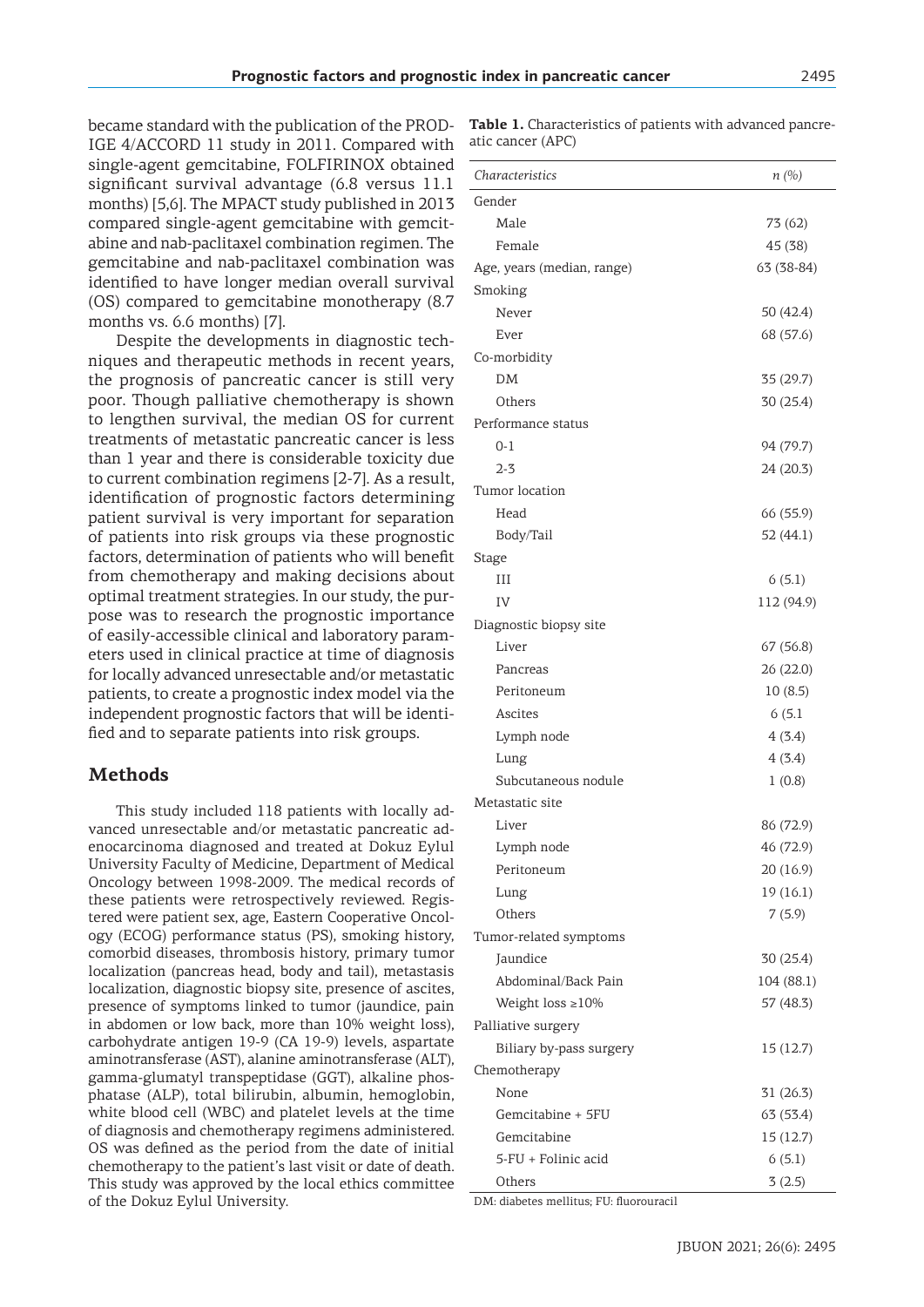#### *Statistics*

All analyses were performed with SPSS 22.0 for Windows statistical program. The patient survival time was evaluated by the Kaplan-Meier method and logrank test. Univariate and multivariate analyses were performed using Cox regression method. P<0.05 was considered as statistically significant.

#### **Results**

The clinical features of 118 cases with locally advanced unresectable and/or metastatic pancreatic cancer diagnosis at the time of diagnosis are shown in Table 1. Of these cases, 62% were male and 38% female. Median age at diagnosis was 63 years. Of the patients, 57.6% had smoking history and 29.7% had diabetes mellitus. Diagnostic biopsy site was the liver for 57% of patients and the pancreas for 22%. Primary tumor localization was head of pancreas for 56%, and body/tail of pancreas for 44%. Of these patients, 6 (5.1%) were locally advanced unresectable and the remaining 112 (94.9%) had metastatic stage. Liver, lymph nodes, peritoneum and lung metastasis were 73%, 39%, 17% and 16% of patients, respectively. ECOG performance status was 0-1 for 94 patients (79.7%) and 2-3 for 24 patients (20.3%). At the time of diagnosis or during follow-up, 29 patients (24.6%) were identified to have thrombosis. Of the 118 patients with advanced stage pancreatic cancer, 31 (26.3%) had no chemotherapy and 87 (73.7%) had first-line chemotherapy administered with a median of 5 cycles (1-30). Of these patients, 53.4% had gemcitabine and 5-fluorouracil combination, 12.7% had gemcitabine monotherapy, 5.1% had 5-fluorouracil plus folinic acid combination and 2.5% had other therapeutic regimes administered. Of the 94 patients with ECOG PS 0-1, 18 (19.2%) did not receive chemotherapy, while 13 (54.2%) of the 24 patients with ECOG PS 2-3 did not receive chemotherapy. When the clinical features of patients with APC were investigated in the two groups (those receiving chemotherapy and those not receiving it), it was noticed that the percentage of those with ECOG PS 2-3 was significantly higher in the group not receiving chemotherapy compared to the group receiving chemotherapy (41.9% vs. 12.6%; p=0.001). There were no significant differences found for other clinical and laboratory parameters.

**Table 2.** Univariate analysis of prognostic factors in patients with APC

| Parameters       | Median overall survival | 6-month survival | 1-year survival | Log-rank |
|------------------|-------------------------|------------------|-----------------|----------|
|                  | (months)                | (%)              | (%)             | p        |
| Gender           |                         |                  |                 | 0.375    |
| Male             | 4.07                    | 38               | 23              |          |
| Female           | 4.93                    | 44               | 22              |          |
| Age, years       |                         |                  |                 | 0.785    |
| <60              | 4.63                    | 38               | 24              |          |
| $\geq 60$        | 4.07                    | 42               | 21              |          |
| Smoking          |                         |                  |                 | 0.043    |
| Never            | 4.93                    | 44               | 27              |          |
| Ever             | 3.56                    | 37               | 18              |          |
| Co-morbidity     |                         |                  |                 | 0.817    |
| None             | 4.43                    | 39               | 20              |          |
| ${\rm DM}$       | 4.43                    | 42               | 22              |          |
| Others           | 2.73                    | 40               | 26              |          |
| Thrombosis       |                         |                  |                 | 0.970    |
| Absent           | 4.23                    | 42               | 21              |          |
| Present          | 4.70                    | 34               | 27              |          |
| Liver metastasis |                         |                  |                 | 0.008    |
| Absent           | 8.30                    | 65               | 43              |          |
| Present          | 3.30                    | 31               | 15              |          |
| <b>ECOG PS</b>   |                         |                  |                 | 0.002    |
| $0 - 1$          | 4.73                    | 46               | 26              |          |
| $2 - 3$          | 1.50                    | 16               | 8               |          |
| Jaundice         |                         |                  |                 | 0.247    |
| Absent           | 4.70                    | 43               | 25              |          |
| Present          | 2.73                    | 33               | 16              |          |

*Continued on the next page*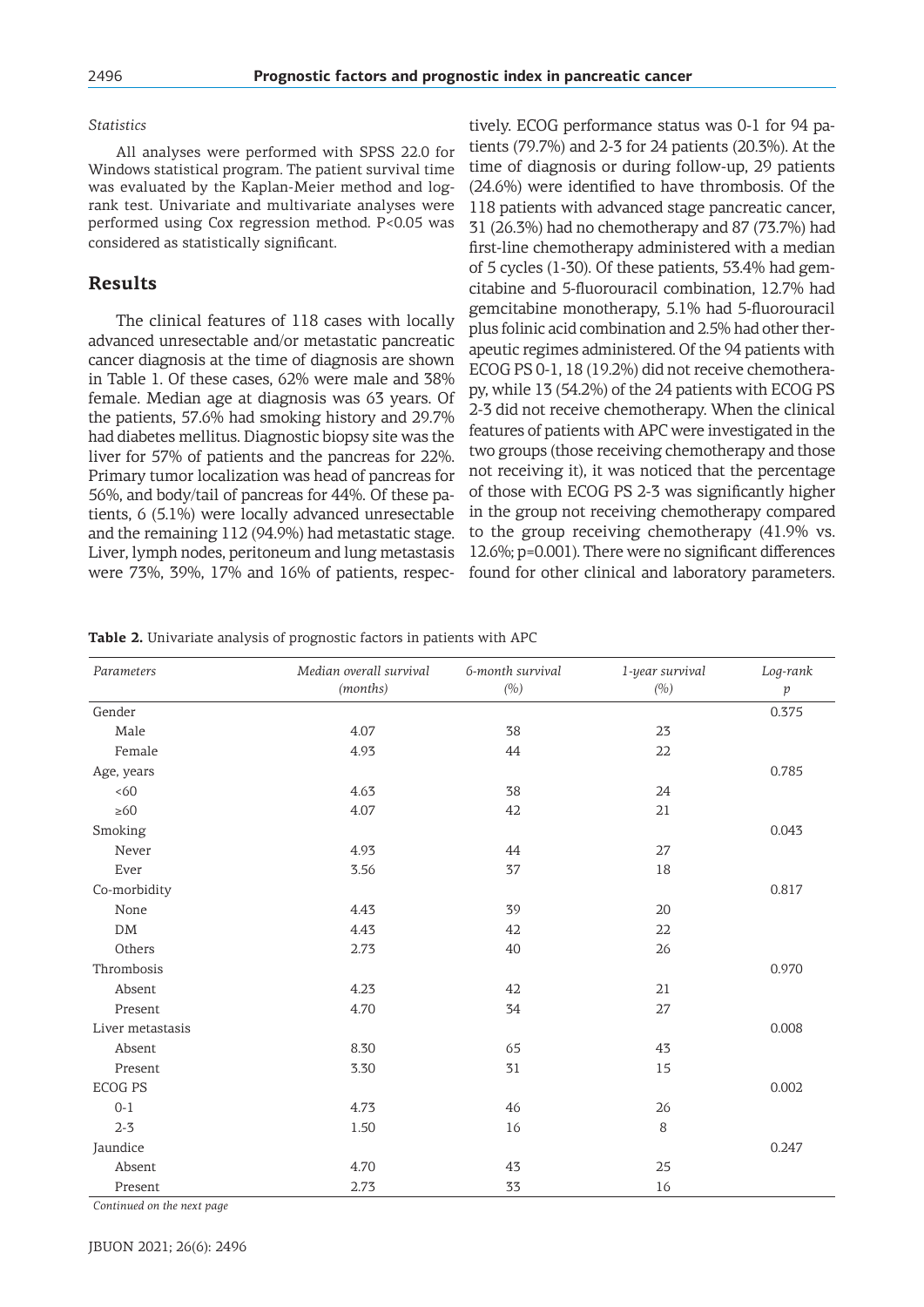|  |  |  |  | Prognostic factors and prognostic index in pancreatic cancer | 2497 |
|--|--|--|--|--------------------------------------------------------------|------|
|--|--|--|--|--------------------------------------------------------------|------|

| Parameters             | Median overall survival<br>(months) | 6-month survival<br>(%) | 1-year survival<br>(0, 0) | Log-rank<br>$\,p\,$ |
|------------------------|-------------------------------------|-------------------------|---------------------------|---------------------|
| Pain                   |                                     |                         |                           | 0.922               |
| Absent                 | 4.67                                | 42                      | 21                        |                     |
| Present                | 4.23                                | 40                      | 23                        |                     |
| Weight loss $\geq$ 10% |                                     |                         |                           | 0.004               |
| Absent                 | 5.66                                | 49                      | 32                        |                     |
| Present                | 3.30                                | 31                      | 12                        |                     |
| Ascites                |                                     |                         |                           | 0.036               |
| Absent                 | 4.70                                | 44                      | 25                        |                     |
| Present                | 2.73                                | 29                      | 15                        |                     |
| CA19-9 (U/mL)          |                                     |                         |                           | 0.019               |
| $\leq 400$             | 4.63                                | 43                      | 36                        |                     |
| >400                   | 3.16                                | 40                      | 20                        |                     |
| Hemoglobin (g/dL)      |                                     |                         |                           | 0.004               |
| $<\!11$                | 2.66                                | 23                      | 12                        |                     |
| ${\geq}11$             | 4.93                                | $47\,$                  | $27\,$                    |                     |
| WBC $(\mu L)$          |                                     |                         |                           | 0.007               |
| ${\leq}10.000$         | 6.80                                | 52                      | 29                        |                     |
| >10.000                | 2.46                                | 25                      | 13                        |                     |
| AST (U/L)              | 6.50                                | 52                      | $27\,$                    |                     |
| ${\leq}34$             | 2.70                                | 23                      | 15                        |                     |
| $>34$                  |                                     |                         |                           | 0.005               |
| ALT (U/L)              | 4.67                                | 45                      | 26                        |                     |
| $\leq 55$              | 2.67                                | $24\,$                  | $\,8\,$                   |                     |
| > 55                   |                                     |                         |                           | 0.017               |
| $ALP$ (U/L)            | 7.10                                | 55                      | 38                        |                     |
| ${\leq}150$            | 3.57                                | 34                      | $17\,$                    |                     |
| $>150\,$               |                                     |                         |                           | 0.010               |
| $GGT$ (U/L)            | 6.80                                | 56                      | 37                        |                     |
| $\leq 64$              | 3.53                                | 30                      | 14                        |                     |
| $>64$                  |                                     |                         |                           |                     |
| T.Bilirubin (mg/dl)    |                                     |                         |                           | 0.324               |
| ${\leq}1.2$            | 4.43                                | 41                      | 26                        |                     |
| >1.2                   | 3.57                                | 38                      | $16$                      |                     |
| Alb $(g/dL)$           |                                     |                         |                           | < 0.001             |
| ${\le}3.5$             | 2.17                                | $20\,$                  | $10\,$                    |                     |
| >3.5                   | 6.23                                | 52                      | 31                        |                     |
| Chemotherapy           |                                     |                         |                           | < 0.001             |
| Absent                 | 2.27                                | 19                      | $\mathfrak{Z}$            |                     |
| Present                | 5.63                                | 48                      | 30                        |                     |

Alb: albumin; ALP: alkaline phosphatase; ALT: serum alanine aminotransferase; AST: serum aspartate aminotransferase; CA 19-9: carbohydrate antigen 19-9; DM: diabetes mellitus; ECOG PS: Eastern Cooperative Oncology Group Performance Status; GGT: gama-glutamyl transpeptidase; T.Bilirubin: total bilirubin; WBC: white blood cell.

**Table 3.** Multivariate analysis of prognostic factors in patients with APC

| Parameters                | Coefficient β | SE    | p value | Odds ratio | $95\%$ CI    |
|---------------------------|---------------|-------|---------|------------|--------------|
| Liver Metastasis          | 1.090         | 0.334 | 0.001   | 2.975      | 1.545-5.729  |
| Weight loss $(\ge 0.10)$  | 0.552         | 0.302 | 0.068   | 1.737      | 0.961-3.138  |
| Ascites                   | 1.176         | 0.335 | < 0.001 | 3.242      | 1.682-6.251  |
| Albumin $\leq 5.5$ (g/dL) | 0.637         | 0.312 | 0.041   | 1.890      | 1.025-3.485  |
| Chemotherapy              | 2.109         | 0.440 | < 0.001 | 8.237      | 3.480-19.498 |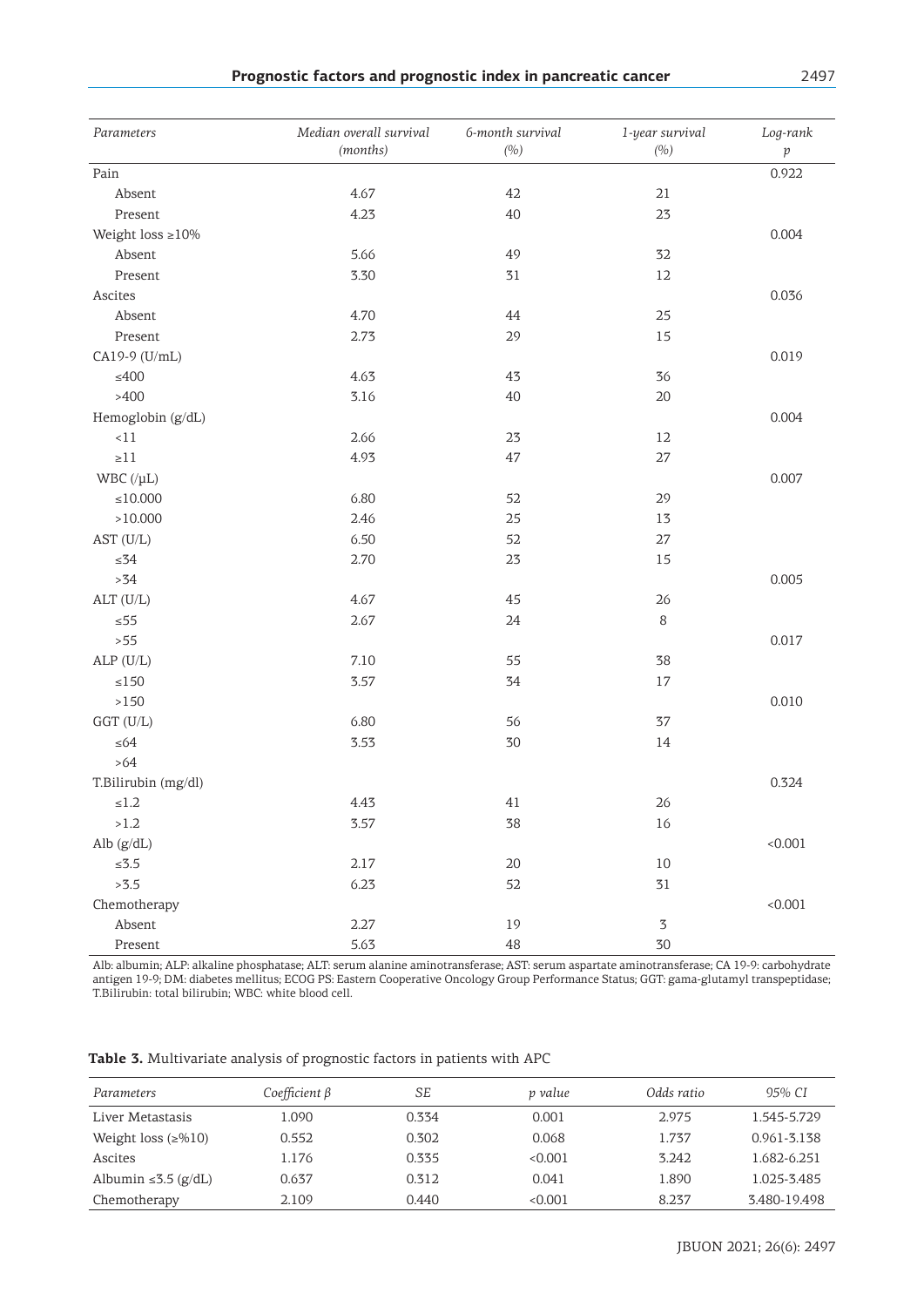The median OS of patients was 4.4 months, with 6-month and 12-month OS rates 40% and 22%. When the survival was investigated according to treatment subgroups, the median OS of patients receiving chemotherapy was 5.63 months, while the median OS of patients not receiving chemotherapy was 2.27 months. The 6- and 12-month OS rates were 48% and 30% for patients receiving chemotherapy and 19% and 3% for those not receiving chemotherapy, respectively (p<0.001, Table 2).

#### *Univariate analysis*

When factors affecting the OS of 118 cases with locally advanced and/or metastatic pancreatic cancer at the time of diagnosis were investigated, smoking history, presence of liver metastasis, low performance status, weight loss, presence of ascites, high CA 19-9, low hemoglobin, high WBC, high AST, ALT, ALP and GGT, low albumin and not receiving chemotherapy were found to be associated with shorter survival (p<0.05, Table 2).

#### *Multivariate analysis*

With the aim of determining independent prognostic factors, multivariate Cox regression analysis was performed. Weight loss, low albumin, liver metastasis, presence of ascites and not receiving chemotherapy were statistically significantly associated with shorter survival (p<0.05, Table 3). Using these independent prognostic factors, the regression coefficients obtained for these 5 variables



**Figure 1.** Kaplan-Meier plot of overall survival in patients with APC stratified by prognostic group (log-rank p<0.001).

were used to calculate the prognostic index. The prognostic index was calculated as follows; 1.090 x (0 when liver metastasis was absent and 1 when liver metastasis was present)  $+ 0.552$  x (0 when weight loss was absent and 1 when weight loss was present)  $+1.176$  x (0 when ascites was absent and 1 when ascites was present)  $+0.637$  x (0 when serum albumin level was higher than 3.5 g/dl and 1 when serum albumin level was equal/lower than 3.5 g/dl) + 2.109 x (0 when chemotherapy was present and 1 when chemotherapy was absent). The prognostic index values for 118 patients ranged between 0 and 5.56. Patients were divided into two groups as prognostic index value ≤2 (low-risk group) and prognostic index value >2 (high-risk group). The median OS in the low-risk group was 8.8 months, while the median OS in the high-risk group was 2.6 months. The 1-year survival rates were 43% in the low-risk group and 2% in the high-risk group (log-rank p<0.001, Figure 1).

#### **Discussion**

In this study, weight loss, low albumin, liver metastasis, ascites and not receiving chemotherapy were associated with shorter survival for patients with APC (p<0.05, Table 3). Many clinical and laboratory parameters were identified as independent determinants of disease prognosis for patients with APC (Table 4) [8-53]. In the literature, using determined independent prognostic factors, there are prognostic index model studies separating patients with APC into risk groups (Table 5) [54-78]. Among the most frequently used prognostic models are nomograms, models based on regression coefficients of prognostic factors and models based on numbers of prognostic factors [75]. In this study, a prognostic index model was created using regression coefficients. The prognostic index model created using independent prognostic factors determined in our study identified the median OS as 8.8 months in the low-risk group patients and 2.6 months for patients in the high-risk group. The OS for patients according to risk groups in prognostic index models published in the literature are shown in Table 5.

In 80% of pancreatic cancer patients, there is at least 10% weight loss, while 20-25% have cachexia syndrome [79]. The correlation of weight loss with poor prognosis in pancreatic cancer patients has been shown in many studies, as in this one (Tables 4 and 5) [12,13,29,32,51,59]. For unresectable pancreatic cancer patients with weight loss, those with weight stabilization after nutritional supplementation are reported to have longer survival [13]. Among the causes of weight loss in pancreatic cancer patients, reduced oral intake, increased catabo-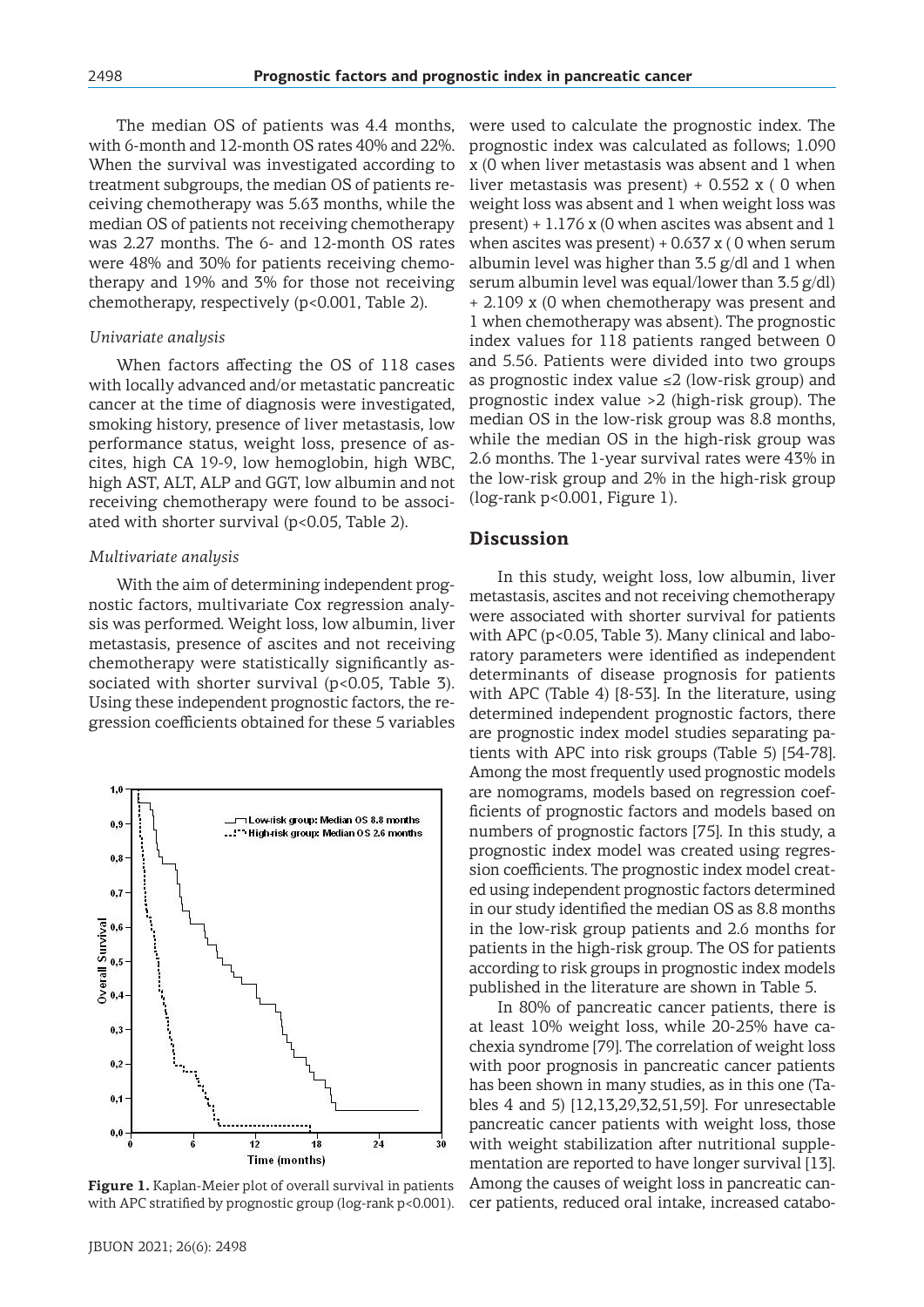| Authors [Ref.]            | Year | Independent Prognostic Factors                                                                                              |
|---------------------------|------|-----------------------------------------------------------------------------------------------------------------------------|
| Falconer JS, et al. [8]   | 1995 | Age, stage, alb, CRP                                                                                                        |
| Storniolo AM, et al. [9]  | 1999 | PS, M1 stage, prior ChTx (none vs. $\geq$ 1)                                                                                |
| Saad ED, et al. [10]      | 2002 | Ca 19-9                                                                                                                     |
| Engelken FJF, et al. [11] | 2003 | WBC, GGT, therapeutic intervention                                                                                          |
| Van Cutsem E, et al. [12] | 2004 | Weight loss, alb, tumour localisation, pain                                                                                 |
| Davidson W, et al. [13]   | 2004 | Weight loss                                                                                                                 |
| Louvet C, et al. [14]     | 2005 | Ca 19-9, PS, T4 stage, M1 stage                                                                                             |
| Maisey NR, et al. [15]    | 2005 | Ca 19-9, PS, sex                                                                                                            |
| Sezgin C, et al. [16]     | 2005 | PS                                                                                                                          |
| Krishnan S, et al. [17]   | 2006 | PS, hemoglobin                                                                                                              |
| Heinemann V, et al. [18]  | 2006 | PS, M1 stage                                                                                                                |
| Glen P, et al. [19]       | 2006 | Age, stage, GPS                                                                                                             |
| Siddiqui A, et al. [20]   | 2007 | WBC, alb                                                                                                                    |
| Reni M, et al. [21]       | 2008 | Ca 19-9                                                                                                                     |
| Hess V, et al. [22]       | 2008 | Ca 19-9                                                                                                                     |
| Nakai Y, et al. [23]      | 2008 | Ca 19-9, PS                                                                                                                 |
| Tanaka T, et al. [24]     | 2008 | Ca 19-9, PS, M1 stage, CRP, hemoglobin                                                                                      |
| Ohta H, et al. [25]       | 2008 | PS, liver metastasis, ChTx response                                                                                         |
| Park JK, et al. [26]      | 2008 | Ca 19-9, M1 stage, treatment (ChTx vs BSC)                                                                                  |
| Moses AGW, et al. [27]    | 2009 | Stage, body mass index, CRP, IL-6                                                                                           |
| Pine JK, et al. $[28]$    | 2009 | Age, CRP                                                                                                                    |
| Tsvaris N, et al. [29]    | 2009 | Ca 19-9, CEA, CRP, jaundice, PS, weight loss, treatment (ChTx vs BSC), M1 stage,<br>tumour localisation, palliative surgery |
| Shimoda M, et al. [30]    | 2010 | Ca 19-9, GPS, alb                                                                                                           |
| Weber A, et al. [31]      | 2010 | M1 stage                                                                                                                    |
| Inal A, et al. [32]       | 2012 | M1 stage, weight loss, CEA                                                                                                  |
| Wang DS, et al. [33]      | 2012 | PS, stage, type of surgery, treatment (ChTx vs BSC), NLR                                                                    |
| Zhang DX, et al. [34]     | 2012 | Ca 19-9, stage, alb, WBC, platelet, BUN, treatment (ChTx vs BSC)                                                            |
| Tas F, et al. [35]        | 2013 | Ca 19-9, CEA, PS, tumour localisation, jaundice, age, ChTx response, platelet                                               |
| Bauer TM, et al. [36]     | 2013 | Ca19-9                                                                                                                      |
| Kuroda T, et al. [37]     | 2013 | Stage, tumour localisation, treatment (ChTx vs BSC)                                                                         |
| Lee SR, et al. [38]       | 2013 | Treatment (ChTx vs BSC)                                                                                                     |
| Xue P, et al. [39]        | 2014 | <b>NLR</b>                                                                                                                  |
| Martin HL, et al. [40]    | 2014 | Ca19-9, PS, alb, ANC, NLR, PLR, GPS                                                                                         |
| Peixoto RD, et al. [41]   | 2015 | Ca 19-9, PS, gender, M1 stage                                                                                               |
| Lo Re G, et al. [42]      | 2015 | PS, number of ChTx cycle                                                                                                    |
| Tabernero J, et al. [43]  | 2015 | PS, age, liver metastasis, number of metastatic sites                                                                       |
| Qi Q, et al. [44]         | 2015 | WBC, neu, monocyte, NLR, PLR, LMR                                                                                           |
| Luo G, et al. [45]        | 2015 | Age, M1 stage, Ca 19-9, NLR                                                                                                 |
| Takahara N, et al. [46]   | 2015 | PS, CRP, amount of ascites, treatment (ChTx vs BSC)                                                                         |
| Kim HW, et al. [47]       |      | PS, alb, CRP, NLR, treatment (ChTx vs BSC), metastatik site (liver metastasis or liver +                                    |
|                           | 2015 | extrahepatic metastasis)                                                                                                    |
| Xue P, et al. [48]        | 2017 | LMR, M1 stage, Ca 19-9                                                                                                      |
| Xiao Y, et al. [49]       | 2017 | PLR                                                                                                                         |
| Hang J, et al. [50]       | 2017 | Ca 19-9, CRP/alb ratio, M1 stage                                                                                            |
| Duconseil P, et al. [51]  | 2019 | PS, weight loss                                                                                                             |
| Ramsey ML, et al. [52]    | 2019 | $IL-6$                                                                                                                      |
| Zhang K, et al. [53]      | 2019 | SII (Platelet*Neu/Lymph)                                                                                                    |

**Table 4.** Published studies reporting independent prognostic factors for overall survival in patients with APC

ANC: absolute neutrophil count; alb: albumin; BSC: best supportive care; BUN: blood-urea nitrogen; Ca 19-9: carbohydrate antigen 19-9; CEA: carcinoembryonic antigen; ChTx: chemotherapy; CRP: C-reactive protein; GGT: gamma-glumatyl transpeptidase; GPS: Glasgow prognostic score; IL-6: interleukin-6; LMR: lymphocyte/monocyte ratio; Neu: neutrophil; NLR: neutrophil/lymphocyte ratio; PS: performance status; PLR: platelet/lymphocyte ratio; SII: systemic immune-inflammation index; WBC: white blood cells.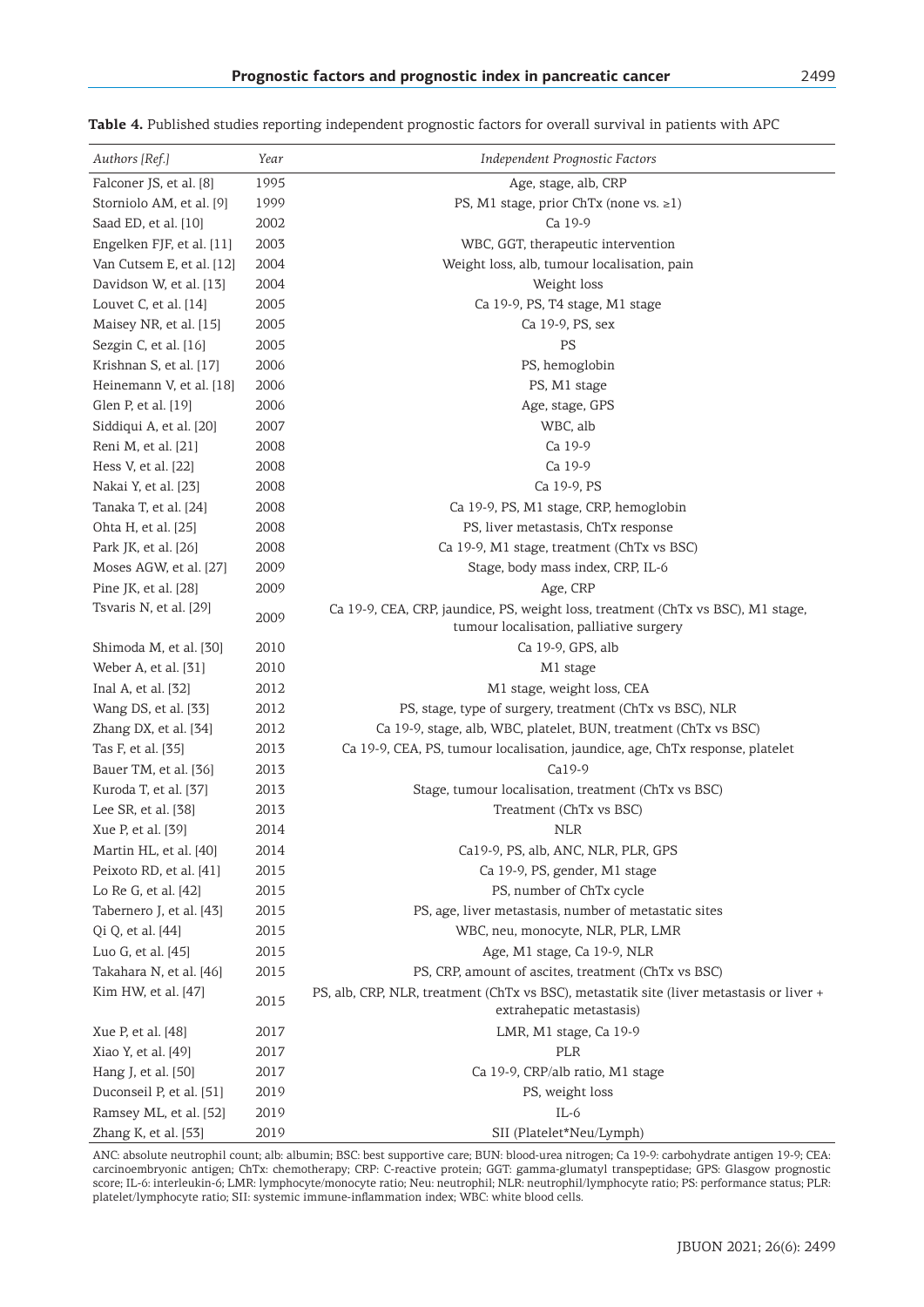| Authors [Ref.]          | Year | Independent prognostic factors                                      | Median overall survival according                                                          |
|-------------------------|------|---------------------------------------------------------------------|--------------------------------------------------------------------------------------------|
|                         |      |                                                                     | to risk groups (mo;months, d; days)                                                        |
| Ishii H, et al. [54]    | 1996 | PS, CEA, M1 stage                                                   | Group A: 7.4 mo<br>Group B: 3.5 mo<br>Group C: 2 mo                                        |
| Cubiella J, et al. [55] | 1999 | PS, M1 stage                                                        | Group 1: 5.6±0.9 mo<br>Group 2: 2.0±0.6 mo<br>Group 3: 0.7±0.2 mo                          |
| Ueno H, et al. [56]     | 2000 | CA 19-9, PS, CRP                                                    | Good: 5.2 mo<br>Intermediate: 2.6 mo<br>Poor: 1.4 mo                                       |
| Ikeda M, et al. [57]    | 2001 | CA 19-9, PS, LN metastasis                                          | Group A: 410 d<br>Group B: 239 d<br>Group C: 143 d                                         |
| Sawaki A, et al. [58]   | 2006 | PS, tumour localisation, CRP                                        | Good prognostic: 265 d<br>Fair: 155 d<br>Poor: 65 d                                        |
| Marechal R, et al. [59] | 2007 | CA 19-9, PS, weight loss, alb, AST                                  | Group A: 356 d<br>Group B: 212 d<br>Group C: 80 d                                          |
| Zhang Y, et al. [60]    | 2007 | Age, ascites, serum cholinesterase                                  | Group A: 4.9 mo<br>Group B: 3.2 mo<br>Group C: 2.0 mo                                      |
| Yi JH, et al. [61]      | 2011 | Liver metastasis, ascites/PC, CRP, alb                              | Low-risk: 10.0 mo<br>Intermediate-risk: 6.7 mo<br>High-risk:4.4 mo                         |
| Morizane C, et al. [62] | 2011 | Pain, PC, liver metastasis, CRP                                     | Low-risk: 11.0 mo<br>Intermediate-risk: 7.3 mo<br>High-risk:3.2 mo                         |
| Kim ST, et al. [63]     | 2012 | PS, alb, ChTx response                                              | Good prognostic: 5.5 mo<br>Intermediate: 3.3 mo<br>Poor prognostic: 2.1 mo                 |
| Forssell H, et al. [64] | 2013 | PS/ChTx, tumour size, liver metastasis                              | Low-risk: 6.7 mo<br>Medium-risk: 4.5 mo<br>High-risk: 1.2 mo                               |
| Hamada T, et al. [65]   | 2014 | PS, tumour size, LN metastasis, M1 stage                            | Very low-risk: 17.5 mo<br>Low-risk: 13.7 mo<br>High-risk: 8.9 mo<br>Very high-risk: 5.5 mo |
| Xue P, et al. [66]      | 2015 | CA 19-9, PS, CRP                                                    | Low-risk: 9.9 mo<br>High-risk: 5.3 mo                                                      |
| Kurihara T, et al. [67] | 2015 | PS, stage, ANC                                                      | NA                                                                                         |
| Vernerey D, et al. [68] | 2016 | Age, pain, tumour size, alb, Ca 19-9                                | Low-risk: 15.3 mo<br>Intermediate: 11.7 mo<br>High-risk: 8.5 mo                            |
| Kou T, et al. [69]      | 2016 | CA 19-9, PS, M1 stage, initially unresectable disease,<br>CEA, NLR  | Favorable: 16.5 mo<br>Intermediate: 12.3 mo<br>Poor: 6.2 mo                                |
| Park I, et al. [70]     | 2016 | CEA, initially metastatic disease, sarcopenia,<br>neutrophilia, LDH | Favorable: 11.04 mo<br>Intermediate: 5.36 mo<br>Poor risk: 2.17 mo                         |

*Continued on the next page*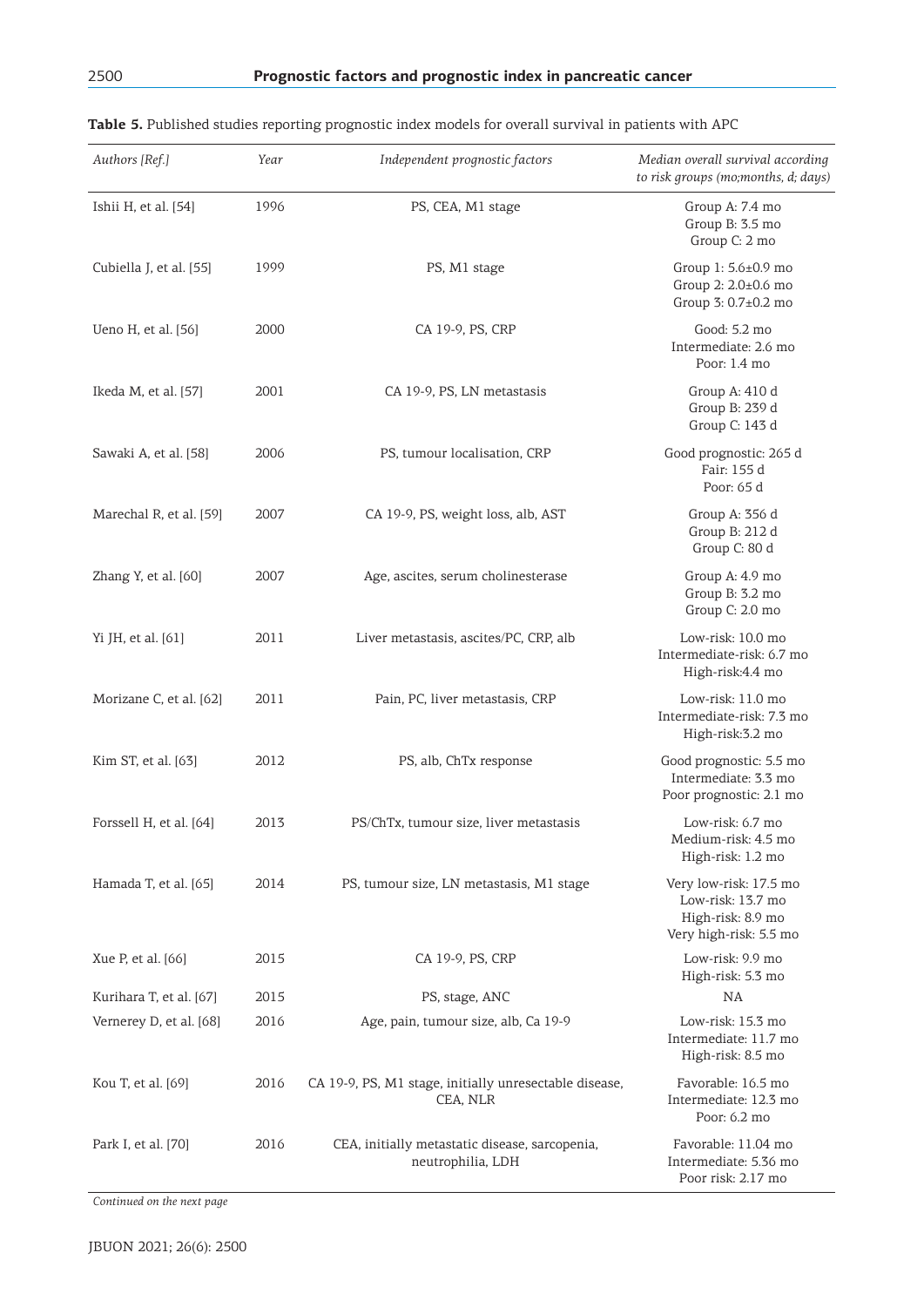| Authors [Ref.]            | Year | Independent prognostic factors                                          | Median overall survival according<br>to risk groups (mo: months, d: days)                     |
|---------------------------|------|-------------------------------------------------------------------------|-----------------------------------------------------------------------------------------------|
| Park HS, et al. [71]      | 2016 | PS, hemoglobin, WBC, NLR, CEA                                           | Low-risk: 11.7 mo<br>Intermediate-risk: 6.2 mo<br>High-risk: 1.3 mo                           |
| Deng Q-L, et al. [72]     | 2017 | CA 19-9, age, M1 stage, tumour size, ALT, alb, HBV<br>infection         | Group 1: 13.4 mo<br>Group 2: 8.6 mo<br>Group 3: 5.7 mo<br>Group 4: 3.7 mo                     |
| Wang YI, et al. [73]      | 2018 | CA 19-9, alb, CRP, LDH                                                  | Score 0: 18.5 mo<br>Score 1: 10.5 mo<br>Score 2: 6.0 mo<br>Score 3: 3.0 mo<br>Score 4: 2.0 mo |
| Ventriglia J, et al. [74] | 2018 | PS, liver metastasis, NLR                                               | Good-risk: 22 mo<br>Intermediate-risk: 10 mo<br>Poor-risk: 7 mo                               |
| Hang J, et al. [75]       | 2018 | CA19-9, PS, alb, liver metastasis, ANC                                  | Low-risk: 11.7 mo<br>Intermediate-risk: 7.0 mo<br>High-risk: 3.7 mo                           |
| Kim HJ, et al. [76]       | 2018 | Age, CA 19-9, number of metastatic lesions, NLR,<br>PLR, CRP/alb ratio  | NA                                                                                            |
| Chang CF, et al. [77]     | 2019 | PS, M1 stage, alb, NLR                                                  | Good-prognostic: 21.1 mo<br>Intermediate: 9.2 mo<br>Poor-prognostic: 5.8 mo                   |
| Gargiulo P, et al. [78]   | 2019 | AST, ALP, PS, NLR, CA 19-9, hemoglobin, pain, M1<br>stage.              | NA                                                                                            |
| Current study             |      | Weight loss, alb, liver metastasis, ascites, absence of<br>chemotherapy | Low-risk: 8.8 mo<br>High-risk: 2.6 mo                                                         |

ALP: Alkaline phosphatase; ALT: alanine aminotransferase; AST: aspartate aminotransferase; ANC: absolute neutrophil count; alb: albumin; Ca 19-9: carbohydrate antigen 19-9; CEA: carcinoembryonic antigen; ChTx: chemotherapy; CRP: C-reactive protein; HBV: hepatitis B virus; LDH: lactic acid dehydrogenase; LN: lymph node; NA: not available; NLR: neutrophil/lymphocyte ratio; PS: performance status; PC: peritoneal carcinomatosis; PLR: platelet/lymphocyte ratio; WBC: white blood cells.

lism related to the tumor, and malabsorption developing due to exocrine and endocrine insufficiencies may be listed [51]. Another reason for weight loss observed in pancreatic cancer and cancer cachexia syndrome is the systemic inflammatory response to the tumor. Activation of the immune and inflammatory system by the tumor leads to the release of many cytokine and acute phase reactants which may cause cancer cachexia and malnutrition, and hence shorter survival [24,52,53,80,81].

Malnutrition suppresses albumin synthesis. Additionally, increased production of acute phase proteins in cancer patients increases amino acid requirements, causes catabolic effects in patients with limited protein intake in diet and causes skeletal muscle destruction. Patients with continuing tumor progression consume proteins and energy in the body and have significant reductions in serum albumin levels as a result of chronic systemic inflammation [20,27,61,82,83]. Low serum albumin level

is frequently observed in advanced stage pancre-counselling, increased physical activity, appetite atic cancer patients and the correlation with shorter survival was shown in many studies (Tables 4 and 5) [8,12,20,30,34,40,59,61,68,72,73,75,77]. A review of 36 studies evaluating prognostic factors for APC including a total of 653 patients identified albumin and 6 other prognostic factors (CA 19-9, M1 stage, AST, ALP, lactic acid dehydrogenase, WBC, bloodurea nitrogen) were independent predictors of survival [84]. In accordance with the literature, in this study compared with patients with albumin level >3.5 mg/dL, those with albumin ≤3.5 mg/dL were identified to have significantly shorter survival. Due to the frequent observation of malnutrition in pancreatic cancer patients and it being a poor prognostic factor, all pancreatic cancer patients should have nutritional screening performed. If necessary multimodal methods (diet counseling, oral nutritional supplements, enteral/parenteral nutrition, vitamins and micro/macronutrient replacement therapy, pancreatic enzyme replacement therapy, psychosocial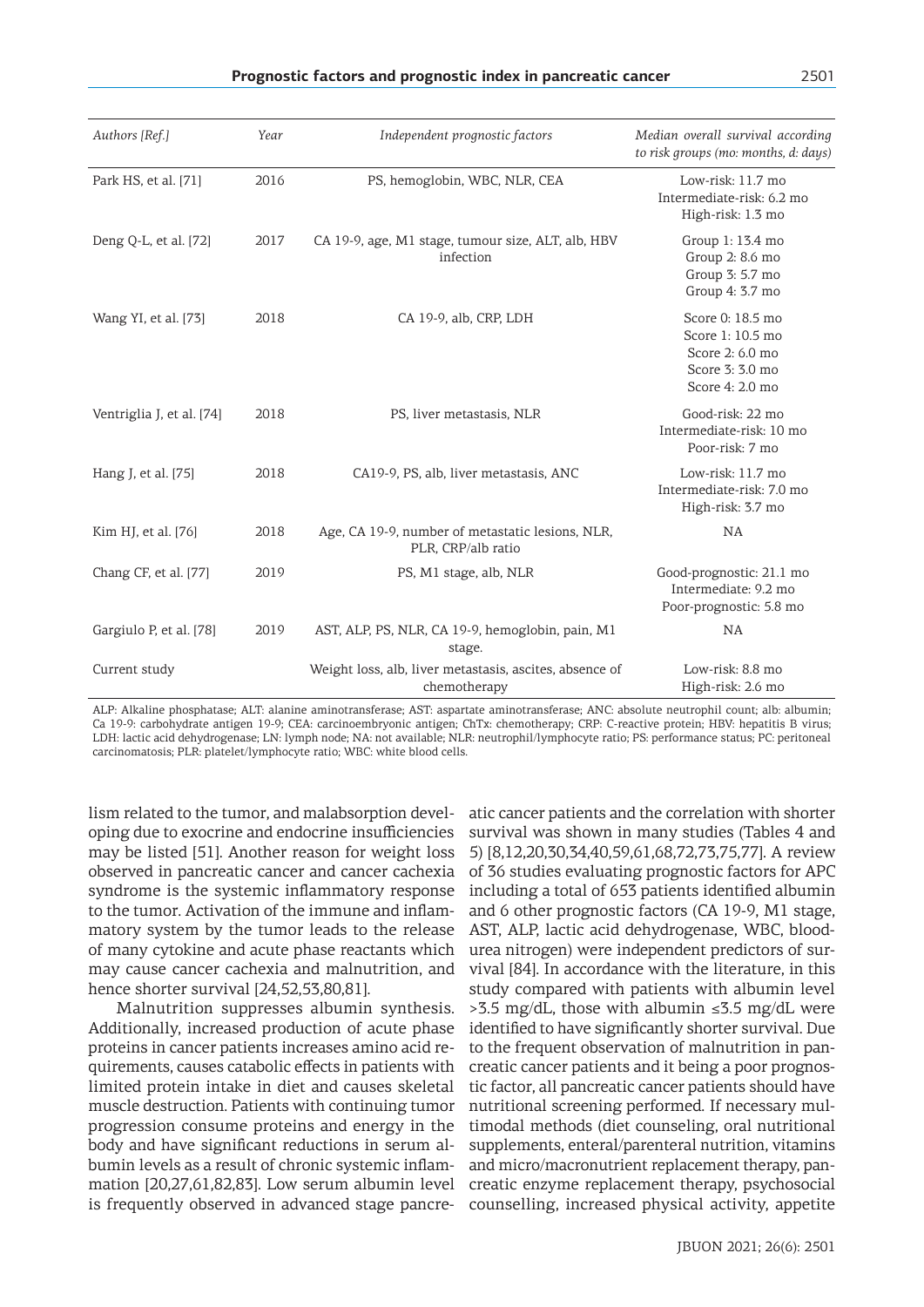enhancing agents, anti-inflammatory treatment, anemia treatment) to ensure delay of cachexia and/ or death should be recommended [79,85,86].

There are studies identifying history of prior chemotherapy, lack of response to chemotherapy, reduced numbers of chemotherapy cycles, and not receiving chemotherapy as an independent poor prognostic factor for advanced stage pancreatic cancer (Table 4) [9,25,26,29,33-35,37,38,42,46,47,63,64]. In accordance with the literature, in our study not receiving chemotherapy was identified as a poor prognostic factor independently determining survival [26,29,33,34,37,38,46,47,64]. Most prognostic index model studies in the literature were performed with patients receiving palliative chemotherapy with very low numbers of prognostic index model studies including patients not receiving chemotherapy [55,64,71]. Park et al retrospectively investigated 403 patients with metastatic pancreatic cancer and identified PS, hemoglobin, WBC, neutrophil/lymphocyte ratio (NLR) and carcinoembryonic antigen (CEA) levels as independent poor prognotic factors. Patients were separated into risk groups using these independent factors. In the low- and moderate-risk groups, receiving chemotherapy was associated with longer survival compared to not receiving chemotherapy, while in the high-risk group the survival of those receiving or not receiving chemotherapy was similar [71]. However, there is no prognostic index study, apart from our study and one by Forsell et al that found not receiving chemotherapy was an independent poor prognostic factor [64].

For patients with APC, there are lower rates of reporting about the correlation of liver metastasis and/ or ascites with poor prognosis compared to prognostic factors like CA 19-9, PS, stage and albumin (Tables 4, 5) [25,43,46,47,60-62,64,74,75]. When making treatment decisions and designing clinical studies for patients with APC, the necessity to note the presence of liver metastasis is emphasized [25,43,61,64,74]. Yi et al reported that liver metastasis, presence of ascites/peritoneal carcinomatosis, high C-reactive protein (CRP) and low albumin levels were identified as poor prognostic factors determining OS in patients with APC [61]. Similar to the study by Yi et al, in our study liver metastasis, presence of ascites and low albumin levels were identified as independent prognostic factors. Another study determining presence of ascites as an independent poor prognostic factor for patients with APC was published by Zhang et al [60]. Ascites, intestinal obstruction and abdominal pain were the clinical findings of peritoneal carcinomatosis and frequently caused malnutrition and general worsening. Patients with liver metastasis have a tendency for jaundice and hepatic coma. As the side effects of chemotherapy are more

pronounced in patients with peritoneal carcinomatosis or liver metastasis, it may be necessary to reduce or postpone chemotherapy doses [62,87]. Prognosis of patients with pancreatic cancer presenting with peritoneal carcinomatosis is very poor with median OS 7-8 weeks [87,88]. A retrospective study including metastatic pancreatic cancer patients identified that the survival of those with malignant ascites was statistically significantly shorter than those with liver metastasis [88]. The presence of peritoneal metastasis in patients with APC is reported to be a marker of lack of response to chemotherapy [89]. The most accurate diagnosis of peritoneal carcinomatosis in preoperative evaluation is possible with laparoscopy, while for patients treated with palliative aims and without malignant ascites or radiological peritoneal implants, it is difficult to perform such an invasive method for most accurate diagnosis of peritoneal carcinomatosis [46]. In our study, 32% of patients had clinical/radiological ascites, 5.1% had pathological malignant ascites and 8.5% had radiological peritoneal carcinomatosis. Radiologically-identified peritoneal carcinomatosis was not identified to correlate with OS, while the presence of clinical/radiological ascites was identified as an independent poor prognostic factor determining survival.

The clinical and laboratory parameters and their prognostic importance reported in APC studies are very heterogeneous. Recently, an expert consensus statement defined mandatory age, albumin, bilirubin, CA19-9, CRP, disease status, LDH, liver metastasis, NLR, number of metastatic sites, pain at baseline and PS and recommended ALP, sex, primary tumor location, pulmonary metastasis, previous deep venous thrombosis or embolus, quality of life, synchronous or metachronous metastasis as prognostic factors for randomized controlled studies evaluating first-line treatment of APC. In this way, the target was to ensure appropriate comparisons of the results of clinical studies for patients with APC [90].

In conclusion, in our study 5 parameters (weight loss, albumin level, liver metastasis, ascites, chemotherapy) were identified independently predicting prognosis in patients with APC. Based on these prognostic factors a prognostic index was created and patients were divided into two groups as low and high risk. Prognostic index models created with easily accessible clinical and laboratory parameters for APC, as in our study, may aid clinicians in daily clinical practice in dividing patients into risk groups, determining survival, and creating the most appropriate treatment protocols.

#### **Conflict of interests**

The authors declare no conflict of interests.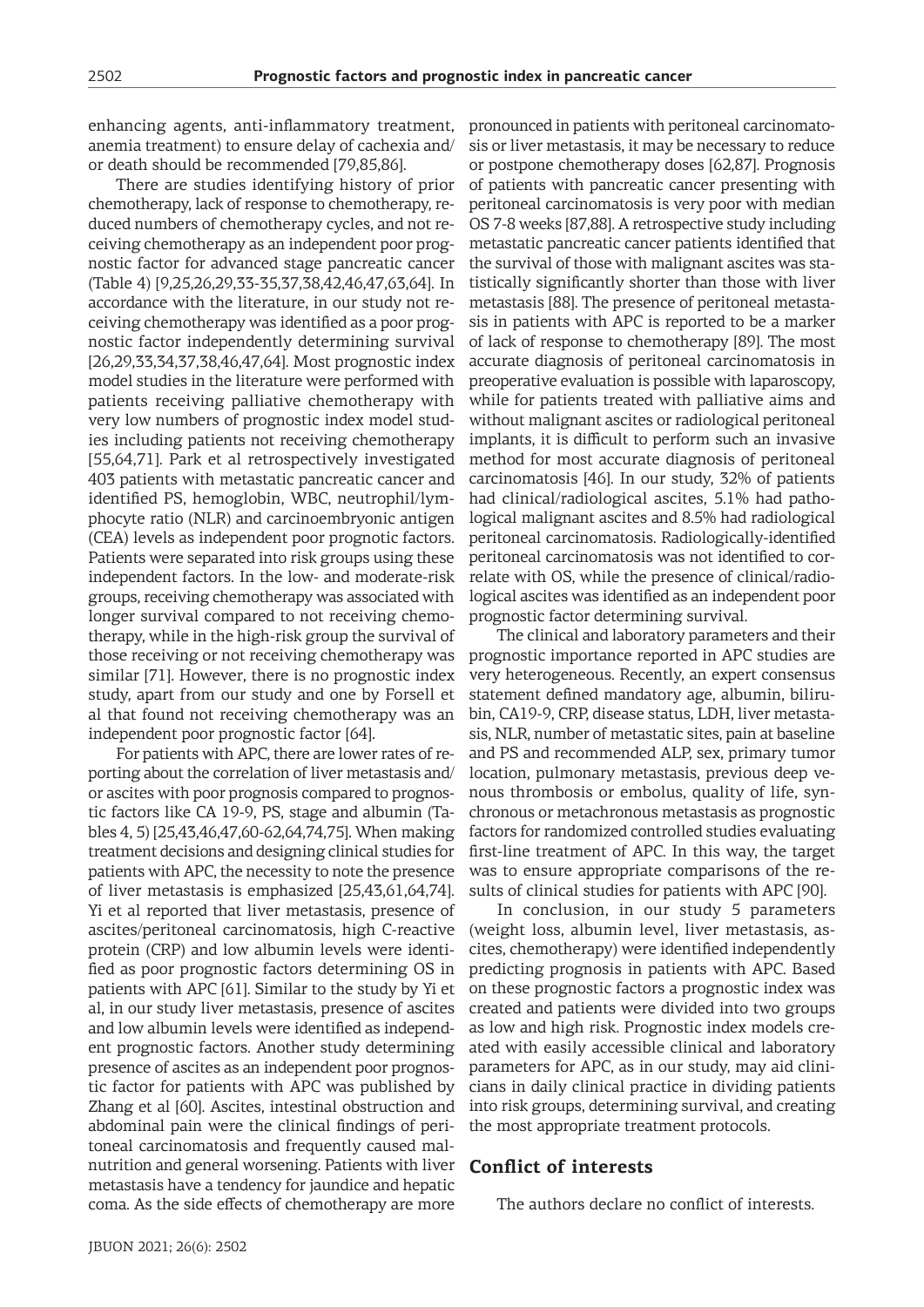## **References**

- 1. Siegel RL, Miller KD, Jemal A. Cancer statistics, 2019. CA Cancer J Clin 2019;69:7-34.
- 2. Neoptolemos JP, Kleeff J, Michl P, Costello E, Greenhalf W, Palmer DH. Therapeutic developments in pancreatic cancer: current and future perspectives. Nat Rev Gastroenterol Hepatol 2018;15:333-48.
- Sohal DP, Mangu PB, Khorana AA et al. Metastatic pancreatic cancer: American Society of Clinical Oncology Clinical Practice Guideline. J Clin Oncol 2016;34:2784- 96.
- 4. Ducreux M, Cuhna AS, Caramella C et al. ESMO Guidelines Committee. Cancer of the pancreas: ESMO Clinical Practice Guidelines for diagnosis, treatment and follow-up. Ann Oncol 2015;26 (Suppl 5):v56-68.
- 5. Burris HA 3rd, Moore MJ, Andersen J et al. Improvements in survival and clinical benefit with gemcitabine as first-line chemotherapy for patient with advanced pancreas cancer: a randomised trial. J Clin Oncol 1997;15:2403-13.
- 6. Conroy T, Desseigne F, Ychou M et al. Groupe Tumeurs Digestives of Unicancer; PRODIGE Intergroup. FOL-FIRINOX versus gemcitabine for metastatic pancreatic cancer. N Engl J Med 2011;364:1817-25.
- 7. Von Hoff DD, Ervin T, Arena FP et al. Increased survival in pancreatic cancer with nab-paclitaxel plus gemcitabine. N Engl J Med 2013;369:1691-1703.
- 8. Falconer JS, Fearon KC, Ross JA et al. Acute-phase protein response and survival duration of patients with pancreatic cancer. Cancer 1995;75:2077-82.
- 9. Storniolo AM, Enas NH, Brown CA, Voi M, Rothenberg ML, Schilsky R. An investigational new drug treatment program for patients with gemcitabine: results for over 3000 patients with pancreatic carcinoma. Cancer 1999;85:1261-8.
- 10. Saad ED, Machado MC, Wajsbrot D et al. Pretreatment CA 19-9 level as a prognostic factor in patients with advanced pancreatic cancer treated with gemcitabine. Int J Gastrointest Cancer 2002;32:35-41.
- 11. Engelken FJ, Bettschart V, Rahman MQ, Parks RW, Garden OJ. Prognostic factors in the palliation of pancreatic cancer. Eur J Surg Oncol 2003;29:368-73.
- 12. Van Cutsem E, van de Velde H, Karasek P et al. Phase III trial of gemcitabine plus tipifarnib compared with gemcitabine plus placebo in advanced pancreatic cancer. J Clin Oncol 2004;22:1430-38.
- 13. Davidson W, Ash S, Capra S, Bauer J. Cancer Cachexia Study Group. Weight stabilisation is associated with improved survival duration and quality of life in unresectable pancreatic cancer. Clin Nutr 2004;23:239-47.
- 14. Louvet C, Labianca R, Hammel P et al. Gemcitabine in combination with oxaliplatin compared with gemcitabine alone in locally advanced or metastatic pancreatic cancer: results of a GERCOR and GISCAD phase III trial. J Clin Oncol 2005;23:3509-16.
- 15. Maisey NR, Norman AR, Hill A, Massey A, Oates J, Cunningham D. CA19-9 as a prognostic factor in inoperable pancreatic cancer: the implication for clinical trials. Br J Cancer 2005;93:740-3.
- 16. Sezgin C, Karabulut B, Uslu R et al. Gemcitabine treat-

ment in patients with inoperable locally advanced/ metastatic pancreatic cancer and prognostic factors. Scand J Gastroenterol 2005;40:1486-92.

- 17. Krishnan S, Rana V, Janjan NA et al. Prognostic factors in patients with unresectable locally advanced pancreatic adenocarcinoma treated with chemoradiation. Cancer 2006;107:2589-96.
- 18. Heinemann V, Quietzsch D, Gieseler F et al. Randomized phase III trial of gemcitabine plus cisplatin compared with gemcitabine alone in advanced pancreatic cancer. J Clin Oncol 2006;24:3946-52.
- 19. Glen P, Jamieson NB, McMillan DC, Carter R, Imrie CW, McKay CJ. Evaluation of an inflammation-based prognostic score in patients with inoperable pancreatic cancer. Pancreatology 2006;6:450-3.
- 20. Siddiqui A, Heinzerling J, Livingston EH, Huerta S. Predictors of early mortality in veteran patients with pancreatic cancer. Am J Surg 2007;194:362-6.
- 21. Reni M, Cereda S, Balzano G et al. Carbohydrate antigen 19-9 change during chemotherapy for advanced pancreatic adenocarcinoma. Cancer 2009;115:2630-39.
- 22. Hess V, Glimelius B, Grawe P et al. CA 19-9 tumourmarker response to chemotherapy in patients with advanced pancreatic cancer enrolled in a randomised controlled trial. Lancet Oncol 2008;9:132-8.
- 23. Nakai Y, Kawabe T, Isayama H et al. CA 19-9 response as an early indicator of the effectiveness of gemcitabine in patients with advanced pancreatic cancer. Oncology 2008;75:120-6.
- 24. Tanaka T, Ikeda M, Okusaka T et al. Prognostic factors in Japanese patients with advanced pancreatic cancer treated with single-agent gemcitabine as first-line therapy. Jpn J Clin Oncol 2008;38:755-61.
- 25. Ohta H, Shioji K, Maruyama Y et al. Gemcitabine treatment in patients with stage IV pancreatic cancer and prognostic factors for survival of patients with stage IVb (a retrospective survey at 15 hospitals in Niigata Prefecture). Gan To Kagaku Ryoho 2008;35:2357-61.
- 26. Park JK, Yoon YB, Kim YT, Ryu JK, Yoon WJ, Lee SH. Survival and prognostic factors of unresectable pancreatic cancer. J Clin Gastroenterol 2008;42:86-91.
- 27. Moses AG, Maingay J, Sangster K, Fearon KC, Ross JA. Pro-inflammatory cytokine release by peripheral blood mononuclear cells from patients with advanced pancreatic cancer: relationship to acute phase response and survival. Oncol Rep 2009;21:1091-5.
- 28. Pine JK, Fusai KG, Young R et al. Serum C-reactive protein concentration and the prognosis of ductal adenocarcinoma of the head of pancreas. Eur J Surg Oncol 2009;35:605-10.
- 29. Tsavaris N, Kosmas C, Papadoniou N et al. CEA and CA-19.9 serum tumor markers as prognostic factors in patients with locally advanced (unresectable) or metastatic pancreatic adenocarcinoma: a retrospective analysis. J Chemotherapy 2009;21:673-80.
- 30. Shimoda M, Katoh M, Kita J, Sawada T, Kubota K. The Glasgow Prognostic Score is a good predictor of treatment outcome in patients with unresectable pancreatic cancer. Chemotherapy 2010;56:501-6.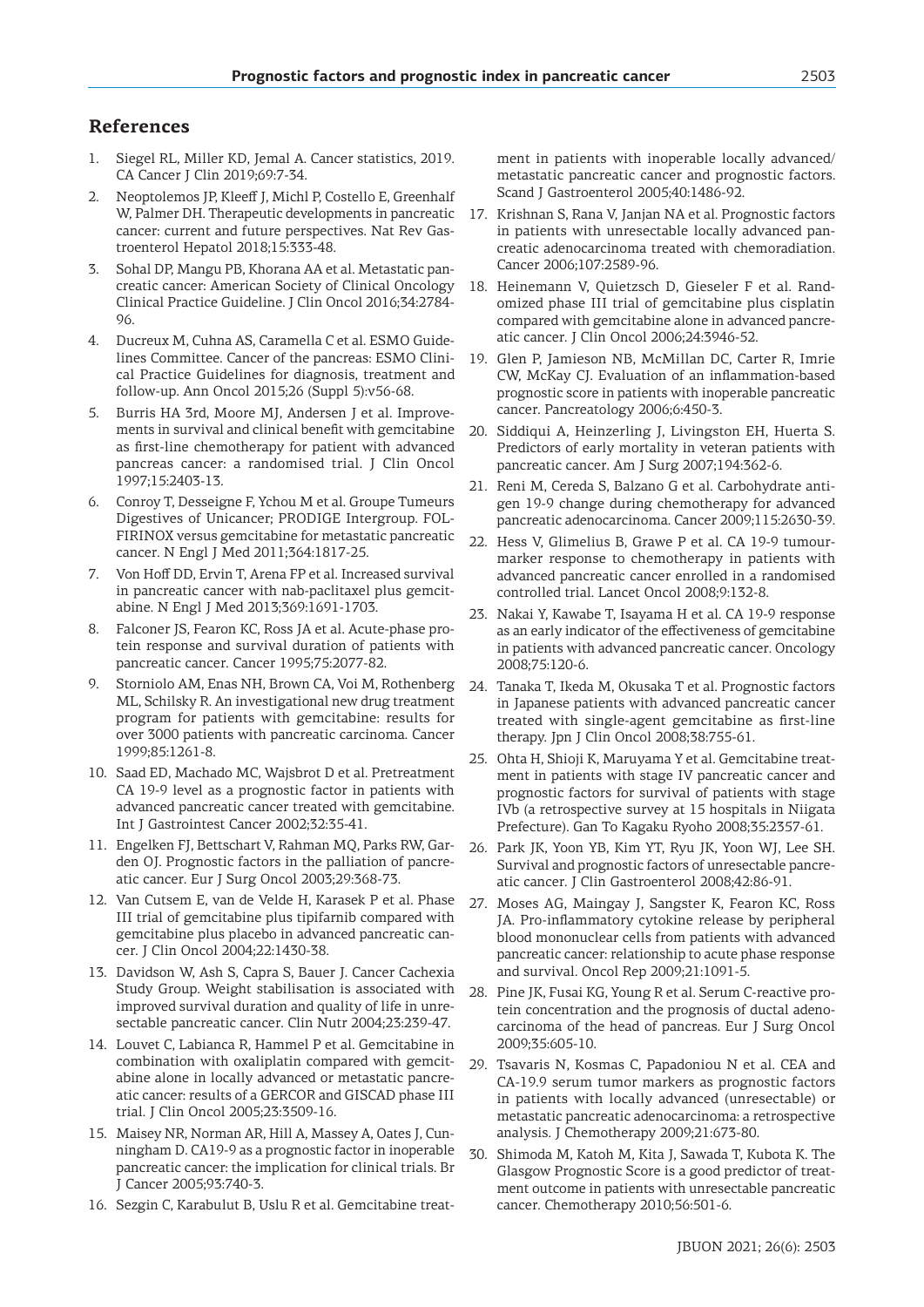- 31. Weber A, Kehl V, Mittermeyer T et al. Prognostic factors for survival in patients with unresectable pancreatic cancer. Pancreas 2010;39:1247-53.
- 32. Inal A, Kos FT, Algin E et al. Anatolian Society Of Medical Oncology. Prognostic factors in patients with advanced pancreatic cancer treated with gemcitabine alone or gemcitabine plus cisplatin: retrospective analysis of a multicenter study. JBUON 2012;17:102-5.
- 33. Wang DS, Luo HY, Qiu MZ et al. Comparison of the prognostic values of various inflammation based factors in patients with pancreatic cancer. Med Oncol 2012;29:3092-100.
- 34. Zhang DX, Dai YD, Yuan SX, Tao L. Prognostic factors in patients with pancreatic cancer. Exp Ther Med 2012;3:423-32.
- 35. Tas F, Sen F, Odabas H, Kılıc L, Keskın S, Yıldız I. Performance status of patients is the major prognostic factor at all stages of pancreatic cancer. Int J Clin Oncol 2013;18:839-46.
- 36. Bauer TM, El-Rayes BF, Li X et al. Carbohydrate antigen 19-9 is a prognostic and predictive biomarker in patients with advanced pancreatic cancer who receive gemcitabine-containing chemotherapy: a pooled analysis of 6 prospective trials. Cancer 2013;119:285-92.
- 37. Kuroda T, Kumagi T, Yokota T et al. EPOCH Study Group. Improvement of long-term outcomes in pancreatic cancer and its associated factors within the gemcitabine era: a collaborative retrospective multicenter clinical review of 1,082 patients. BMC Gastroenterol 2013;13:134.
- 38. Lee SR, Kim HO, Son BH, Yoo CH, Shin JH. Prognostic factors associated with long-term survival and recurrence in pancreatic adenocarcinoma. Hepatogastroenterology 2013;60:358-62.
- 39. Xue P, Kanai M, Mori Y et al. Neutrophil-to-lymphocyte ratio for predicting palliative chemotherapy outcomes in advanced pancreatic cancer patients. Cancer Med 2014;3:406-15.
- 40. Martin HL, Ohara K, Kiberu A, Van Hagen T, Davidson A, Khattak MA. Prognostic value of systemic inflammation-based markers in advanced pancreatic cancer. Int Med J 2014;44:676-82.
- 41. Peixoto RD, Speers C, McGahan CE, Renouf DJ, Schaeffer DF, Kennecke HF. Prognostic factors and sites of metastasis in unresectable locally advanced pancreatic cancer. Cancer Med 2015;4:1171-7.
- 42. Lo Re G, Santeufemia DA, Foltran L, Bidoli E, Basso SM, Lumachi F. Prognostic factors of survival in patients treated with nab-paclitaxel plus gemcitabine regimen for advanced or metastatic pancreatic cancer: A single institutional experience. Oncotarget 2015;6:8255-60.
- 43. Tabernero J, Chiorean EG, Infante JR et al. Prognostic factors of survival in a randomized phase III trial (MPACT) of weekly nab-paclitaxel plus gemcitabine versus gemcitabine alone in patients with metastatic pancreatic cancer. Oncologist 2015;20:143-50.
- 44. Qi Q, Geng Y, Sun M, Wang P, Chen Z. Clinical implications of systemic inflammatory response markers as independent prognostic factors for advanced pancreatic cancer. Pancreatology 2015;15:145-50.
- 45. Luo G, Guo M, Liu Z et al. Blood neutrophil-lymphocyte

ratio predicts survival in patients with advanced pancreatic cancer treated with chemotherapy. Ann Surg Oncol 2015;22:670-6.

- 46. Takahara N, Isayama H, Nakai Y et al. Pancreatic cancer with malignant ascites: clinical features and outcomes. Pancreas 2015;44:380-5.
- 47. Kim HW, Lee JC, Paik KH, Lee YS, Hwang JH, Kim J. Initial metastatic site as a prognostic factor in patients with stage IV pancreatic ductal adenocarcinoma. Medicine (Baltimore) 2015;94:e1012.
- 48. Xue P, Hang J, Huang W et al. Validation of lymphocyte-to-monocyte ratio as a prognostic factor in advanced pancreatic cancer: An East Asian cohort study of 2 countries. Pancreas 2017;46:1011-7.
- 49. Xiao Y, Xie Z, Shao Z et al. Prognostic value of postdiagnostic inflammation-based scores in short-term overall survival of advanced pancreatic ductal adenocarcinoma patients. Medicine (Baltimore) 2017;96:e9247.
- 50. Hang J, Xue P, Yang H et al. Pretreatment C-reactive protein to albumin ratio for predicting overall survival in advanced pancreatic cancer patients. Sci Rep 2017;7:2993.
- 51. Duconseil P, Garnier J, Weets V et al. Effect of clinical status on survival in patients with borderline or locally advanced pancreatic adenocarcinoma. World J Surg Oncol 2019;17:95.
- 52. Ramsey ML, Talbert E, Ahn D et al. Circulating interleukin-6 is associated with disease progression, but not cachexia in pancreatic cancer. Pancreatology 2019;19:80-7.
- 53. Zhang K, Hua YQ, Wang D et al. Systemic immuneinflammation index predicts prognosis of patients with advanced pancreatic cancer. J Transl Med 2019;17:30.
- 54. Ishii H, Okada S, Nose H, Yoshimori M, Aoki K, Okusaka T. Prognostic factors in patients with advanced pancreatic cancer treated with systemic chemotherapy. Pancreas 1996;12:267-71.
- 55. Cubiella J, Castells A, Fondevila C et al. Prognostic factors in nonresectable pancreatic adenocarcinoma: a rationale to design therapeutic trials. Am J Gastroenterol 1999;94:1271-8.
- 56. Ueno H, Okada S, Okusaka T, Ikeda M. Prognostic factors in patients with metastatic pancreatic adenocarcinoma receiving systematic chemotherapy. Oncology 2000;59:296-301.
- 57. Ikeda M, Okada S, Tokuuye K, Ueno H, Okusaka T. Prognostic factors in patients with locally advanced pancreatic carcinoma receiving chemoradiotherapy. Cancer 2001;91:490-5.
- 58. Sawaki A, Kanemitsu Y, Mizuno N et al. Practical prognostic index for patients with metastatic pancreatic cancer treated with gemcitabine. J Gastroenterol Hepatol 2008;23:1292-7.
- 59. Marechal R, Demols A, Gay F et al. Prognostic factors and prognostic index for chemonaive and gemcitabinerefractory patients with advanced pancreatic cancer. Oncology 2007;73:41-51.
- 60. Zhang Y, Dang C, Ma Q, Chen W, Nagata K. Predictors of systemic chemotherapy contraindication in pancreatic cancer patients with distant metastasis. Hepatogastroenterology 2007;54:254-9.